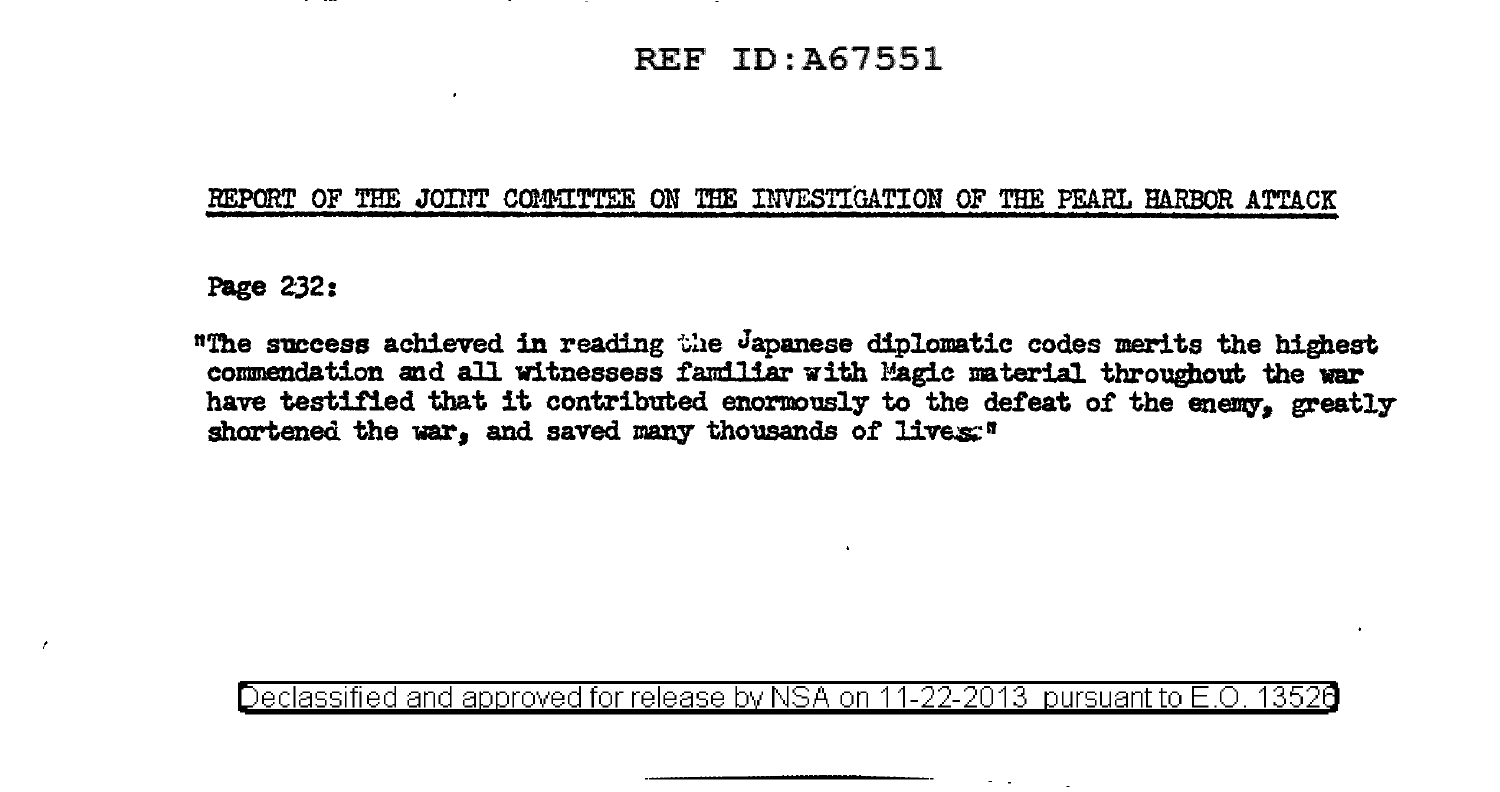The spectacular successes of the signal intelligence services of the Army and the Navy throughout World War II have been sufficiently publicised during the various investigations of the causes of the military disaster we suffered in the surprime Japanese attack on Pearl Harbor to require no detailed elaboration on my part before this committee. It is certainly more than possible that the final result of the war might have been very different but for the information furnished our high  $(Comint)$ Communications command by Army and Navy signal Intelligence services. By that statement I don't mean to indicate that we might have lost the var, but that it might have been so long drawn out as to have become in effect a stalemate. This much, however, I do know:  $M_{\text{H}}$ or Cleveral Chamberlin, who was the officer in charge of operations on General MacArthur's o on becoming Director Staff throughout the war in the Pacific, I am in a position to Intellinguich for the Army in 194 U.S. COMINT organizations stated that the information Repeccived from the intelligence people. in that theater alone saved-me many thousands of lives and shortened the war by no less than two years. Let us leave aside the matter of what this saving of lives and preventing the maiming of several hundred thousand of our young men means to the United. States in terms of manpower, for such savings can hardly be evalunted in terms of money. Let us consider only what the finanoial savings amounted to, by shortening the war by two years.  $CO$ MINT

RERCAM 26755

 $\mathbb{S}$ u $\sigma$ qet

In 1945 and 1946 we spent for the Army's signal-intelligence activities alone a total of a little over 48 million dollars; the Navy's aignal intelligence effort was approximately the same as the Army's in extent and cost, so that both services cost

> WASHINGTON 25.0. C. YUNA SECOPIA VEERDA HETOO IV SLEBE

> > <u>இரேமார் 1</u>

+ Aubon like

28 Tab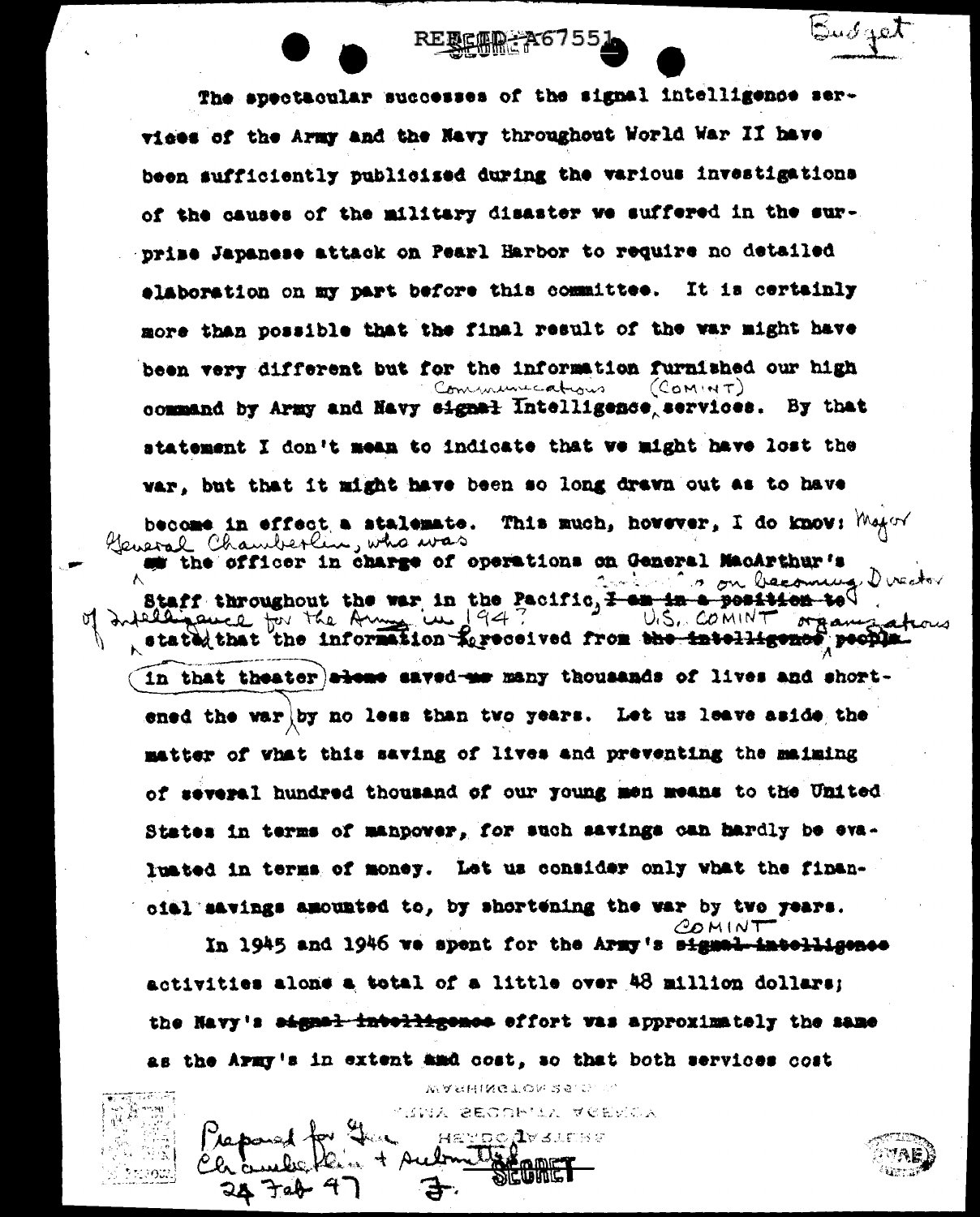say 100 million dollars for the two years. How for those same twe years' operations of the Army and the Navy the Congress appropriated a little less than 37 billion dollars. Simple arithmetic tells us that by spending 100 million and shortening the war by two years, we saved 37 billion. In other words. 30 M I N T spending only a relatively small amount of money for sta thindepence activities results in a very much greater saving than anybody could ever anticipate--the ratio is around 500 to  $\lambda.$ 

REF ID:A6755

But I do not wish and haven't time to talk about what signal intelligence meant to us or gan do for us in actual var-time. The point I must try be make clear to you now is why we need to conduct those ectivities on a fairly large shale in peace-time, for the reasons may not be-ebvious. COMINT

If signal intelligence is an acknowledged essential to victory in war-time, it is even more essential in peace-time. With the tremendous reduction in our armed strength since the end of hostilities there has, of course, also been a very important reduction in our signal intelligence activities, but below a certain point we can cut only at gruntibagard to our. mational security. In fact, as the size of our armed forces decreases, our signal intelligence potential must increase. at December the House Military Affairs Committee released "A report on the system currently employed in the collection. evaluation, and dissemination of intelligence affecting the var notential of the United States. Soulte opens with the following ARMY SENTIRITY AGENCY **Were graph** : パティ ふのムマ 3 小田は8

ገሪነኣ

 $x^{+}$   $x^{0}$ ,  $27$   $34$ ,

Calcude No, 860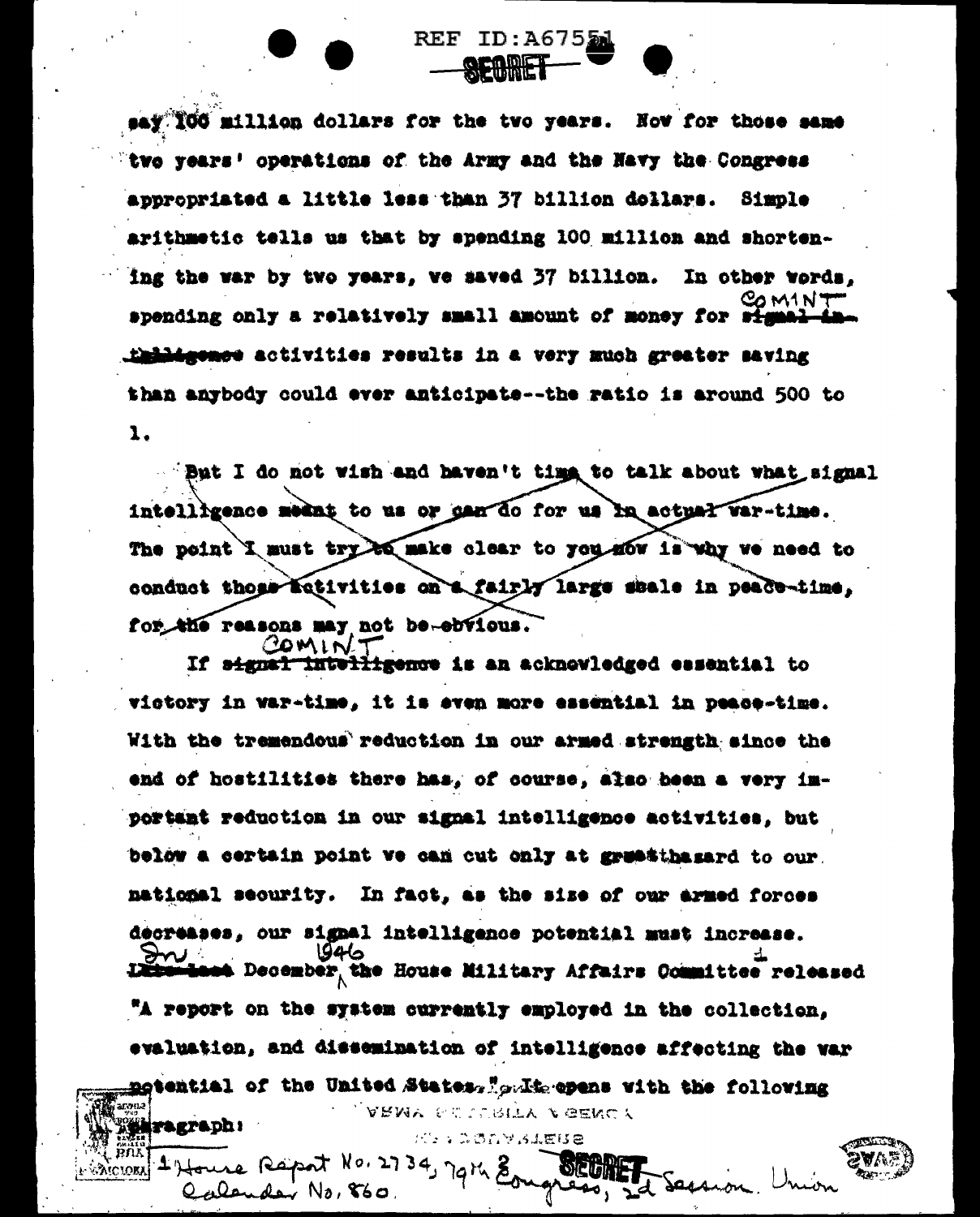"In time of war, intelligence--that is, in nontechnical terms, reliable information on the strength and weaknesses, the capabilities, plans and actions of foreign powers--is an acknowledged essential to victory. In time of peace, intelligence is equally essential for the preservation of that peace, and for the prevention of still another war.'

REF ID:A675A

The report then goes on to give reasons for its insistence on the mecassity for intelligence work in peace-time. The first part of the report ends with the following significant summarisation:

"The point is important: we cannot continue to live and breathe the air of freemen without adequate intelligence; and intelligence of itself, no matter how good it is, is not enough; the cold facts have to be understood and used."

The Majority Report of the Joint Congressional Committee on the Investigation of the Pearl Harbor Attack has many references to the importance of intelligence in peace-time. For example:

"Efficient intelligence services are just as essential in time of peace as in war, and this branch of our armed services must always be accorded the important role which it deserves.

Again quoting from the same report:

**EQST ICTORY** 

"Nevertheless, there is substantial basis, from a review of the Pearl Harbor investigation in its entirety, to conclude that ... the security of the Nation can be insured only through continuity of serwice and centralisation of responsibility in those charged with handling intelligence.'

And the Senate War Investigation Committee in its report of 31 WASHMGTON 25.D.C. **Exigust 1946 stated:** WEINA SECRETAR VOENCA HE ADOUARTERS 3

SIQUIME

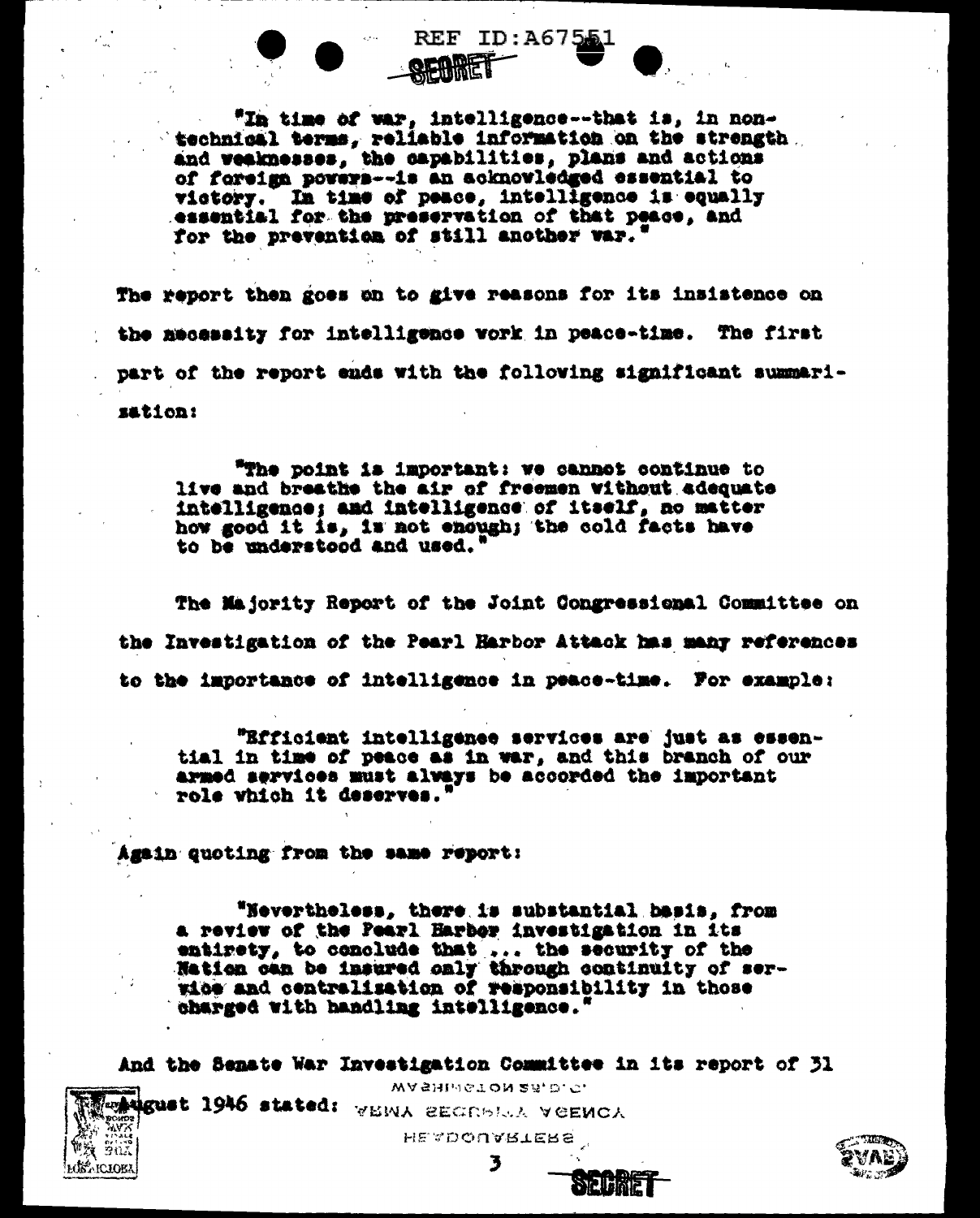"Under present world conditions the national defense will suffer unless the United States has a more efficient intelligence agency, in both military and nommilitary fields, than we had before World War II. Enovledge of international economic, political, and social conditions is necessary if sound diplomatic decisions are to be made. Furthermore, data obtained by an intelligence service can assist in determining the size and character of the armed. force to be maintained for the defense of our Nation. The establishment of a superior intelligence organisation is good economy.'

REF ID: ACOME

Now none of these reports say so, but I am in a position to affirm that while intercepting and solving secret messages is only one of many sources of and ways to acquire information about foreign mations, that method is by far the most important and valuable. And it is superior to all the others in at least two very important reapsots:

In the case of a foreign nation having rigid cen- $(1)$ sorship and strong intermal security it can well be the major or even the only applicable method of acquiring information.

(2) While the other methods produce information about a target nation's actions, and seldom (except indirectly) about its intentions and plans, signal intelligence, when most effective, is capable of previding direct and categorical evidence of what the target nation's leaders are thinking almost while they are thinking it.

But it is not only because signal intelligence operations sield valuable and current information about other countries in peace-time that these eperations must be provided fith support. There are dther withl reasons and I must go into them. if only

WASHINGTON 25, 0.G.

YEMA SECRELA VOEWCA HEADGUANETER

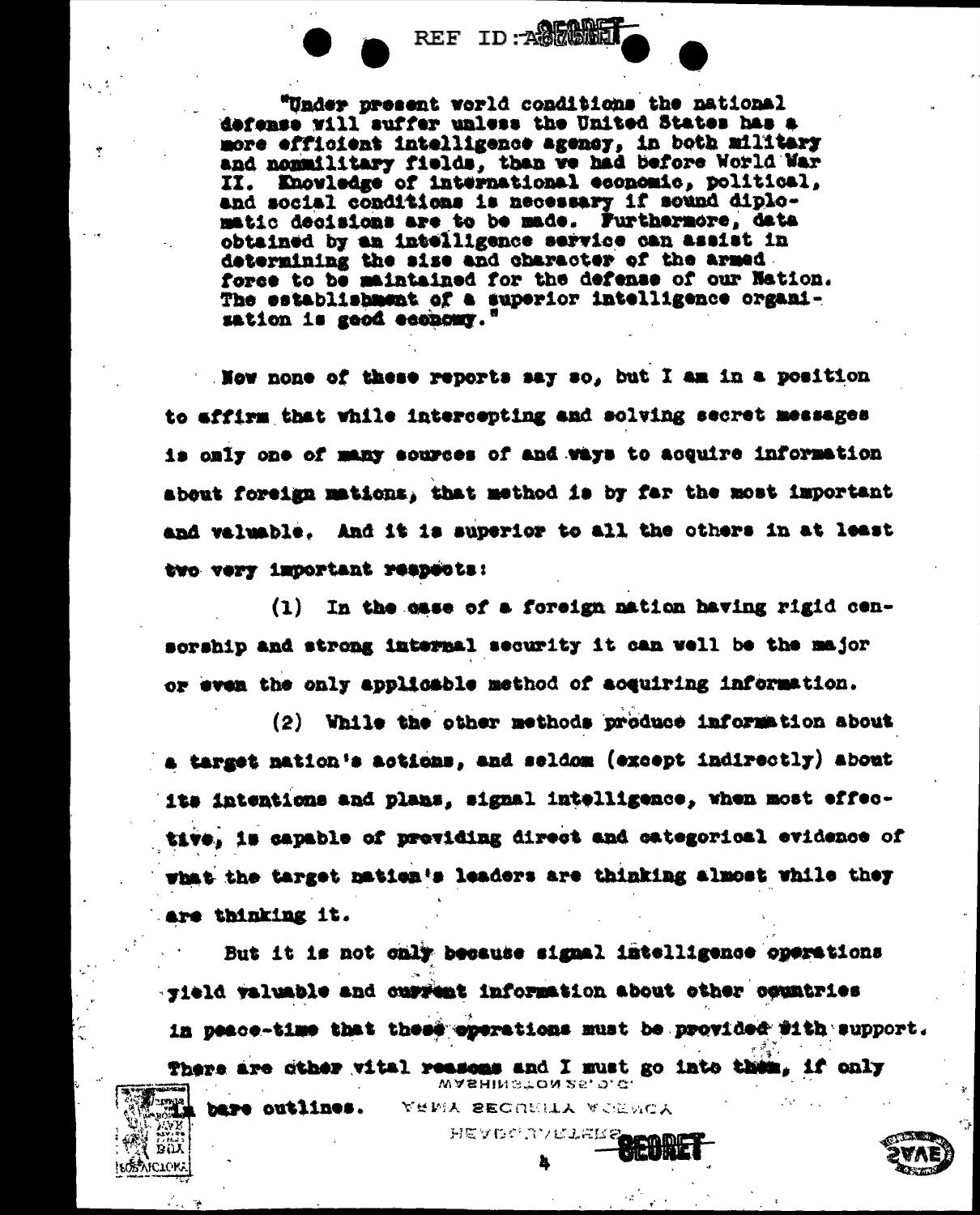First comes those which can be summarised under the heading of technical continuity. The progress and increasing complexities in weapons and operational techniques during the recent war years had their counterparts in the apparatus and methods of signal intelligence and communication security. We entered the war with a very small group of people experienced in solving, by what are today rather simple methods and machinery, certain foreign communications. We ended the war with a welltrained ferce of over 10.000 men and women, who with highly specialized and intricate machines vere successful in breaking down prastically all the communications of our enemies and. moreover, these communications had been subjected to constant improvements over the years. One of the most vital factors in our success was the fact that as our enemies progressed in making things more complicated our solution experts made parallel progress and thus vere able to keep up with them. We maintained technical comtinuity, in other words. It is a well-established and very important fact that if the opposing cryptanalysts can keep in step with the successive and progressive increases in acmplexity in the codes and ciphers they are studying they can. aa a rule, read the new systems almost as fast as they are put into usage; if, on the other hand, there is much of a lag, the enemy cryptographers get teo far ahead for the cryptanalysts to catch up quickly and in some cases catching up becomes impracticable or impossible. The analogy of getting lost in a pitch-dark cavern is applicable: if you ever lose the thread which connects

REF ID: A67



**HEADOUARTILLS** 

5

In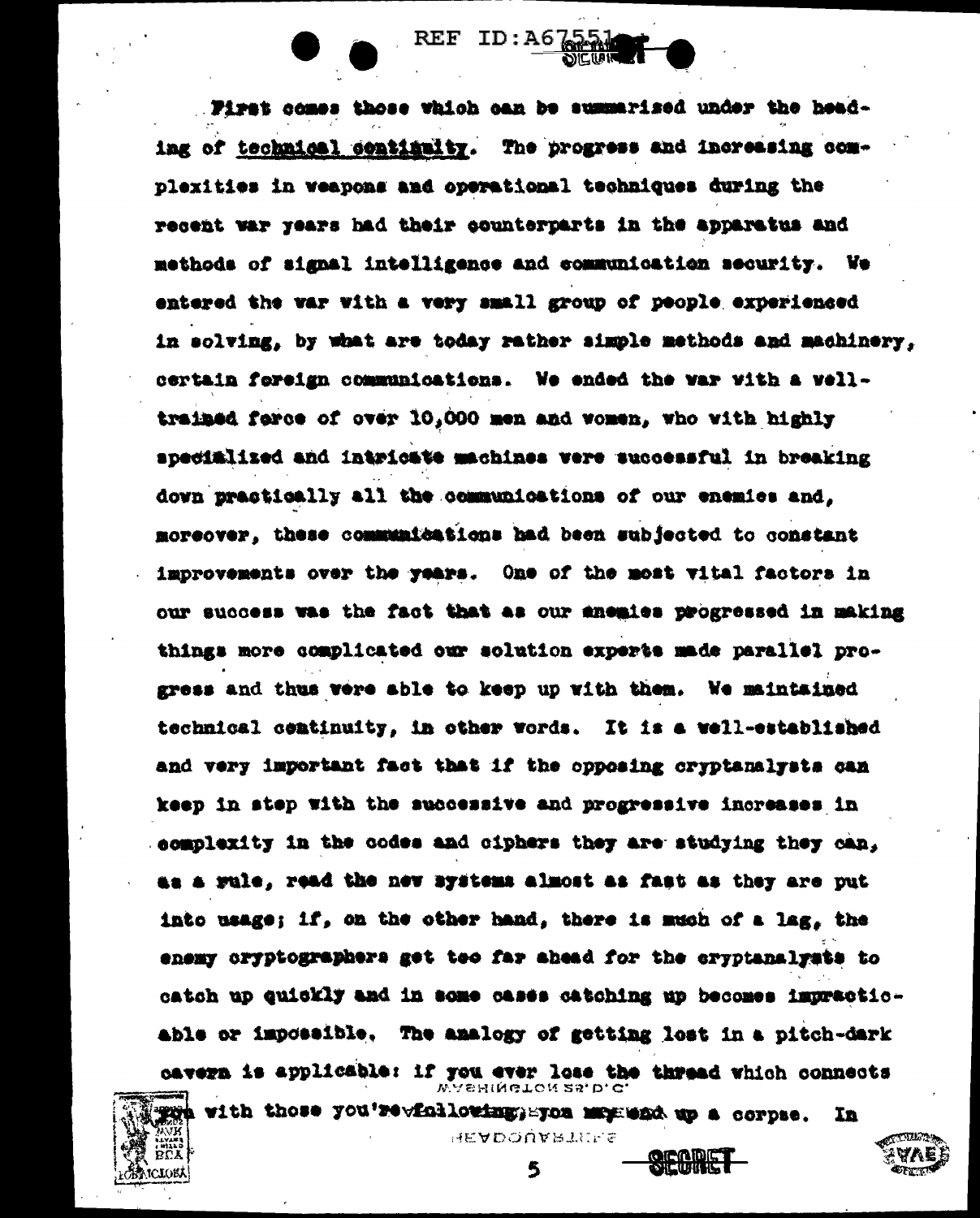**BREADER AT ALL** this connection I may hell you that the serious consequences lack of technical continuity and chorechiredness for effective operation immediately upon the outbreak of hostilities are nowhere more clearly demonstrated than in the case of the Japanese Army high-echelon secret communications. It is a fact that during the entire period from 7 December 1941 to the summer of 1943, we couldn't read any of these communications. Had this been otherwise, the military situation might have been quite different. To dudge parely by the disastrous effect that the solutions obtained by us after the autumn of 1943 had upon Japanese operations, it is legitimate to think that the important early Japanese penetrations to the south might have met with greater obstacles and that as a result the war in the Pacific might have been terminated many months earlier. If an adequate staff of cryptanalyste had been engaged in studying Japanese Army traffic continuously from 1939, when the systems were solvable with comparative ease, complete continuity could have been maintained from the wery outset of the war. But practically all the cryptanalysts we had at that time--and we had only about 20--were assigned to work on the solution of diplomatic traffic. After 1939 the systems became more difficult but never more difficult than they were in 1945 when, because of the possession of a background of knovledge and experience built frem successful reading of earlier periods, they ware solved.

**REF ID: A67551** 

**LABOL** JL

Continuity in oryptanalytic studies also requires continuity in intercept vork. for without the basic ray material no studies

6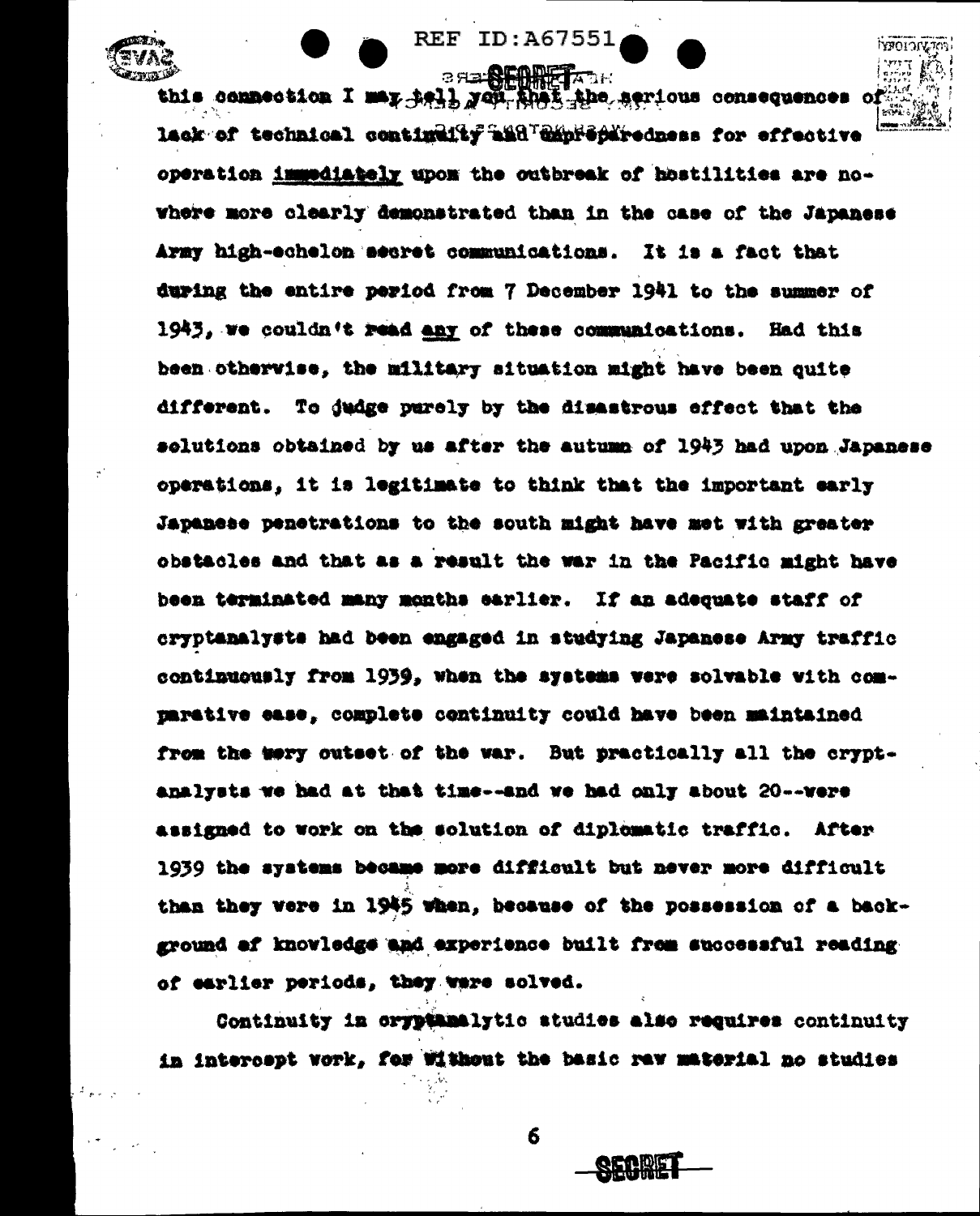at all can be conducted on actual traffic and purely theoretical studies may be far off the real target altogether, no matter how successful. Continuity in intercept work means, of course, that the equipment and personnel *fif* the intercept service have to be maintained, that the intercept equipment and techniques must be kept abreast of new radio transmission techniques and that these are available at the outbreak of war, for immediate, useful work.

**REF ID:A67551** 

There is another angle to the matter of continuity that must be mentioned, and that is the necessity for continuity in training. The necessity for maintaining a highly specialized staff possessing very rape skills and of providing for continuity in training of personnel in peace-time so as to be effective in wartime also is a need peculiar to signal intelligence. For it must be realized that you can't find oryptanalysts in commerce, manufacture, or industry, since cryptanalytic activities have no counterpart in civil life. There are no civil cryptanalysts who, like doctors or dentists, can be inducted into service and put to werk practicing their progession immediately. Therefore, on the outbreak of war there is no important source from which trained, experienced personnel can be drawn for immediate usefulmess. And since skill in cryptanalysis can hardly be developed in a short time and cryptanalytic units capable of producing quick results can not be improvised in a hurry, unless there is a sufficient nucleus of such trained and experienced personnel no good sryptamalytic operations sam be conducted in the early phases

of a war, that is, just at the time when results can mauslly be WASHINGTON 25, 0.C.

> ARMY SECURITY AGENCY **ALL'DUNGELERY**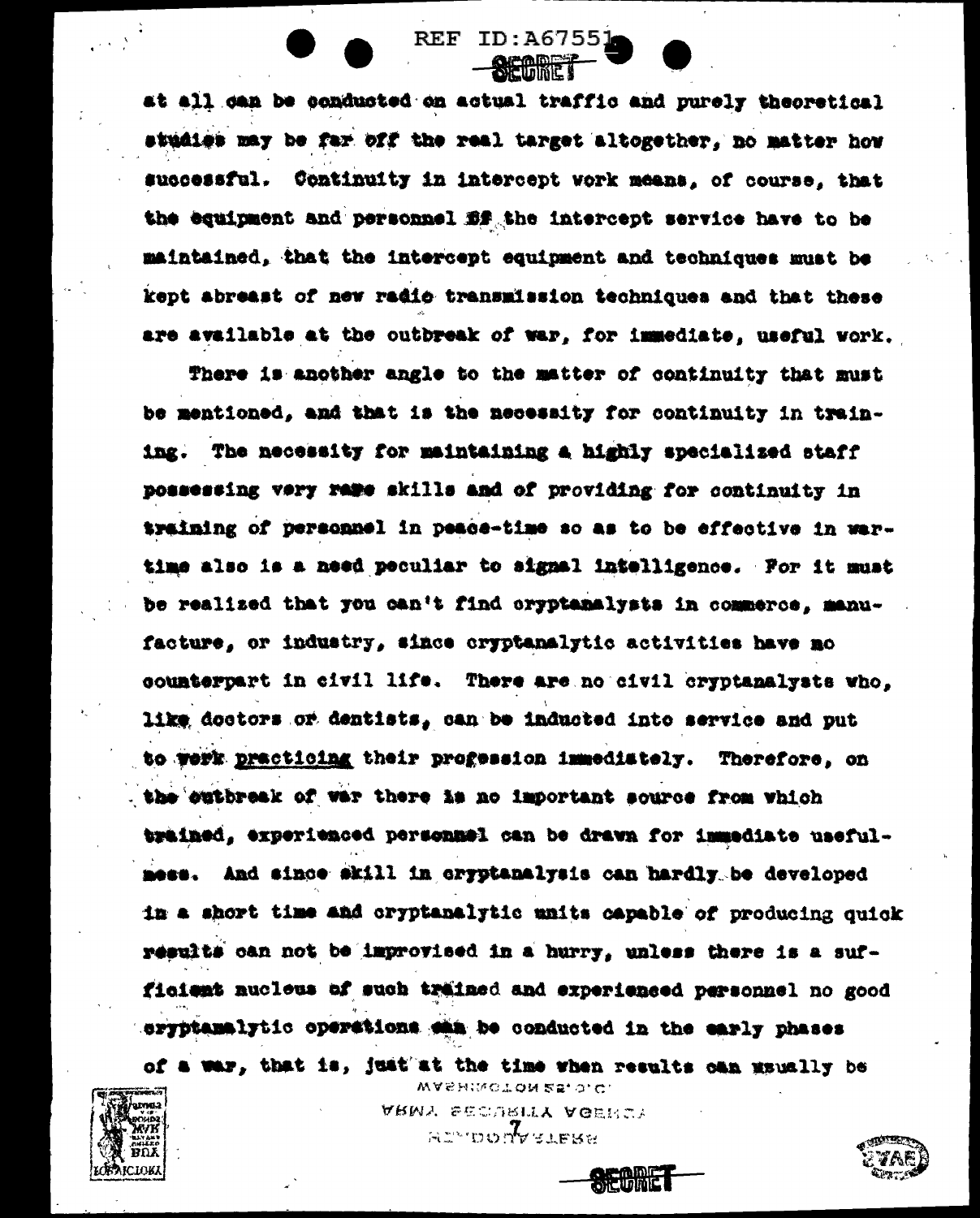obtained most easily and when such results are extremely important. Moreover, it is in the upper strata of cryptamalytic brains that continuity in studies is most important. It is possible, under pressure to obtain large numbers of recruits of high intelligence from colleges and universities, but until they have had several years actual experience and training they are wholly unprepared to attack the more difficult problems encountered in modern, upto-date secret communications.

REF ID:A6755J

SECRET

Moreover, the very difficult cryptanalytic problems of these days require large numbers of skilled personnel. It is not sufficient to maintain only a small nucleus of such personnel. **Ne** did that in the years immediately prior to 7 December 1941, and I've already told you what that policy cost us in respect to the war in the Pacific, and those unfortunate consequences will be repeated if we follow the same policy again. It will mean that the output of signal intelligence during the early stages of a new war will again be very small in quantity and not too important in quality, since it would be unlikely that difficult cryptographic systems could be read by relatively unskilled personnel. It takes a good deal of time to build up from soratch a new signal intelligence arganisation to the point where the output is of vital importance in both quality and quantity.

In addition to the problem of oryptanalytic training, there is the one of training in intercept work, for intercept operations and intercept personnel are by no means the same as radio receiving operations and radio receiving operators. Efficient interception WARHINGTON 25.0.G <u>ii highly specialized merk mad meguines highly-skilled operators.</u>

**HEADQUARTERS** 

8

SECRET

රතියෝරාගැ

27 A

فيستقلك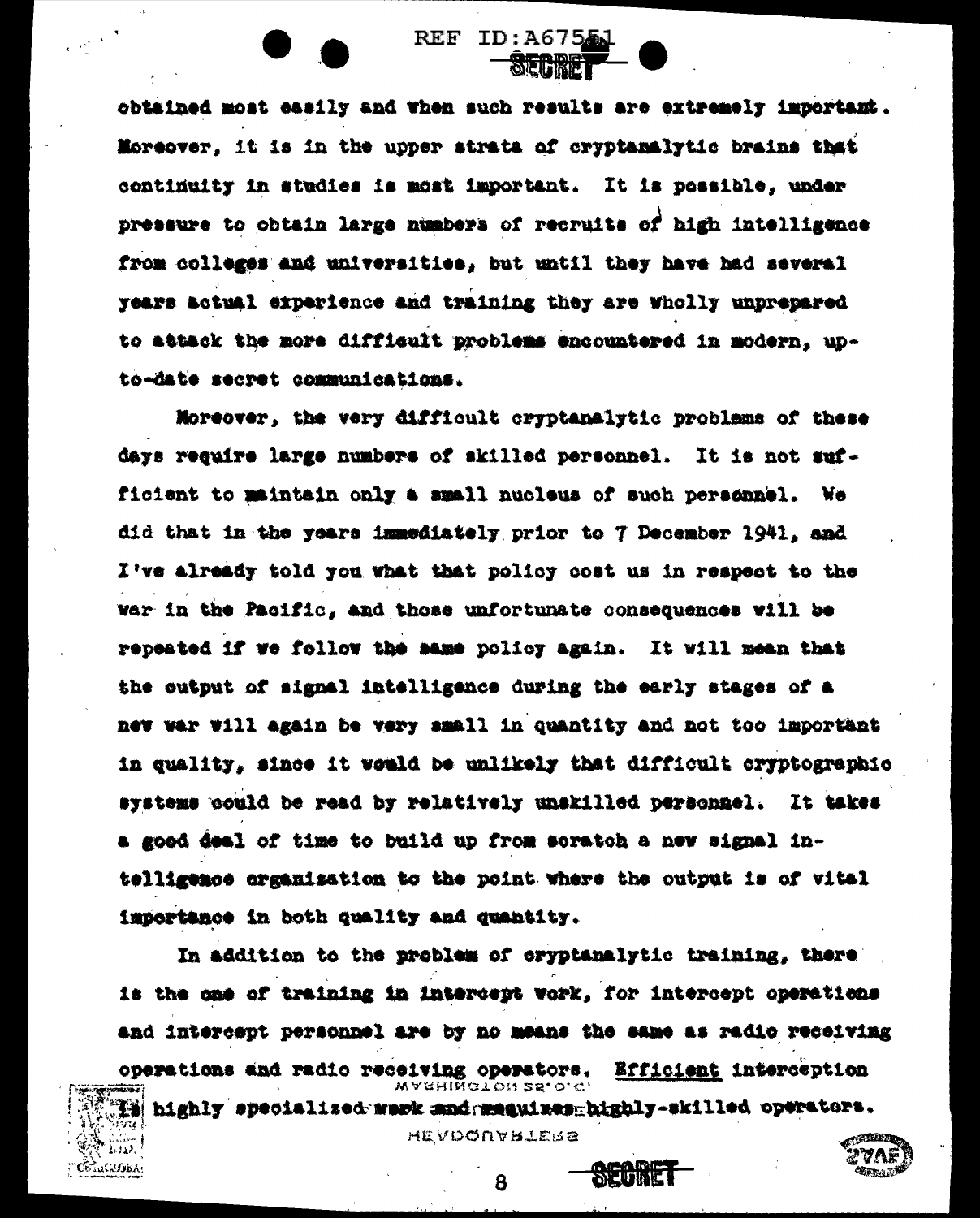It takes months of training to make an ordinary radio operator An effective intercept operator; and it takes much time to establish an effective intercept station. Improvisation immediately before hostilities will result in great inefficiency and. what is most important, the loss of intercept material which usually affords excellent clues to the solution of the enemy's early cryptographic systems and communications. Technical continuity in cryptanalysis and in interception are indissolubly connected to each other and both are essential for success in war. Both require continuity of training in peace-time.

REF ARAGO

 $\sim 2^{-3}$ 

So far I've talked only about the necessity and importance of technical continuity and training in signal intelligence operations during peace-time, but I must not omit at least a reference to its similar necessity and importance in communication security operations, which are these connected with the protection of our own communications--our cryptography, in other words. These two fields of cryptography and cryptanalysis are really one and the same. Only by knowledge and experience in breaking down enemy codes and ciphers do we learn how to protect our own messages; and as we bring improvements into our own codes and ciphers ve learn things of great benefit in solving the enemy's. Thus, continuity in cryptanalytic and cryptographic studies form one problem. Finally, it may be noted that continuity in cryptenalytic studies brings improvements in our own cryptographic systems and methods, without which we may be lulled into a false sense of security and remain blissfully ignorant of what some foreign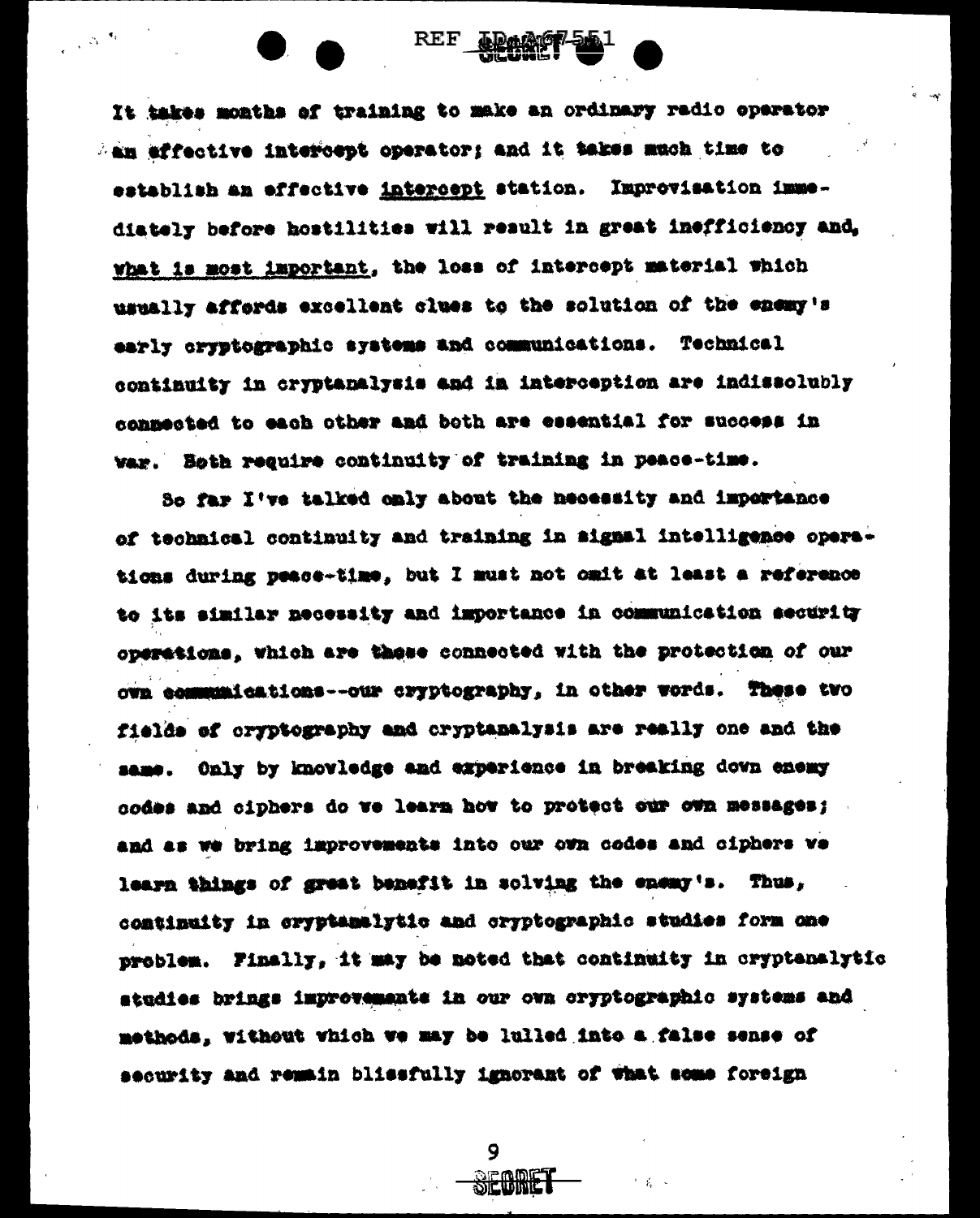cryptamalytic bureau may be doing with our supposedly secret communications. It can be said that the greatest handicap that can be dealt to communication security vork is loss of continuity in cryptanalytic studies, for it means that a serious blow has been delivered to technical efficiency of both the cryptographic and cryptanalytic services for war-time functioning. And while I'm on this phase I can tell you that it was no accident that our President and his entourage of important officials and officers could make journeys half-way around the earth not once but several times and meet with no "accidents" such as Admiral Yamamoto met with. For our communications security was adequate to the immense burden placed on it during the war; our cipher machines were and are the best in the world and we must keep them so.

**REF ID:A67551** 

STETHERIET

In a thoughtful little study entitled The Puture of American Secret Intelligence by Professor Pettee of Amherst College, published last October by the Infantry Journal Press, there is an analysis of our faults and errors in intelligence before Pearl Harbor. Pettee lists several veaknesses. "The first", he says, "was the lack of any idea that intelligence should give warning of a surprise attack before a declaration of war." As to this. I can only point to what the Majority Report of the Joint Congressional Committee said:

"With the exercise of the greatest ingenuity and utmost resourcefulness, regarded by the committee as meriting the highest commendation, the War and Navy Departments collaborated in breaking the Japanese

> WASHINGTON 25.D.C. ARMY STOUTTY AGENCY HEADQUARTERS SCIENT



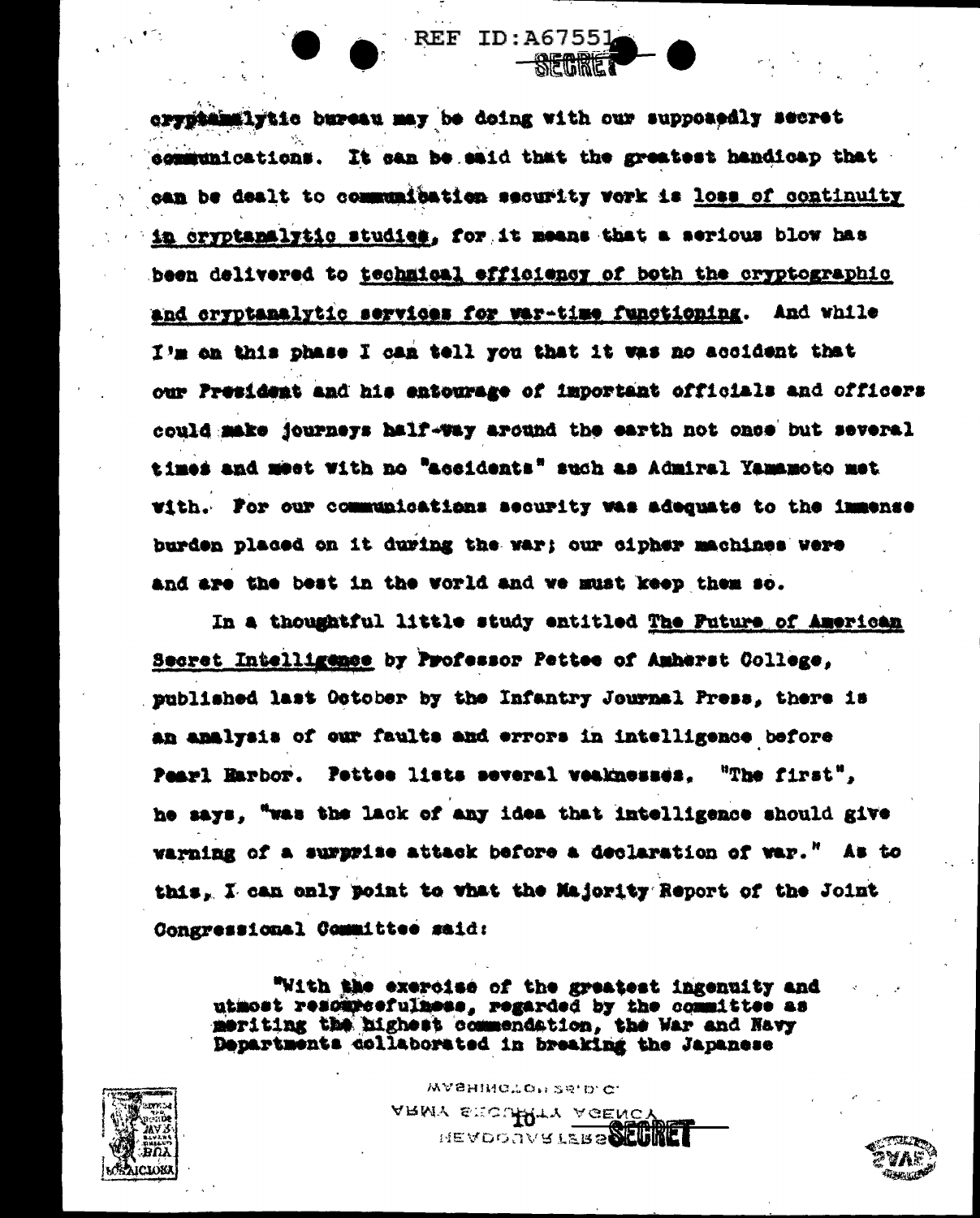

diplomatic codes. Through the exploitation of intercepted and decoded messages between Japan and her diplomatic establishments, the so-called Magic, a vealth of intelligence concerning the purposes of the Japanese was available in Washington.

As a matter of fact, it was not lack of signal intelligence but a veakness in the use which was made of it that stands out as the principal fault. Pettee says that "the second glaring weakness was the lack of realization that modern intelligence is a big job." This applies to signal intelligence especially, because there are only a few people who are in a position to understand and to realise that the days when codes and ciphers could be solved by individual experts working only with pencil, paper, and intuition have disappeared. Oryptanalysis and oryptography have become big businesses and highly mechanised ones--and they take lots of people. lots of machines, and lots of money. **In** the budget which I am here to talk about today, the amount asked for personal services reflects this point. We need for these activities a total of 2.324 people. and funds amounting to \$7.089.215 to pay their salaries. That's the largest item in our budget, and I'd like to impress on you the fact that the people we have to hire for this type of work can't all be miner clerks. Some of them rank in brains and ability with the greatest scientists of modern times and we've got to pay them accordingly, if we are to keep them.

Now the next largest itsm in our budget is for research. I don't think I have to emphasise the importance of research today--

11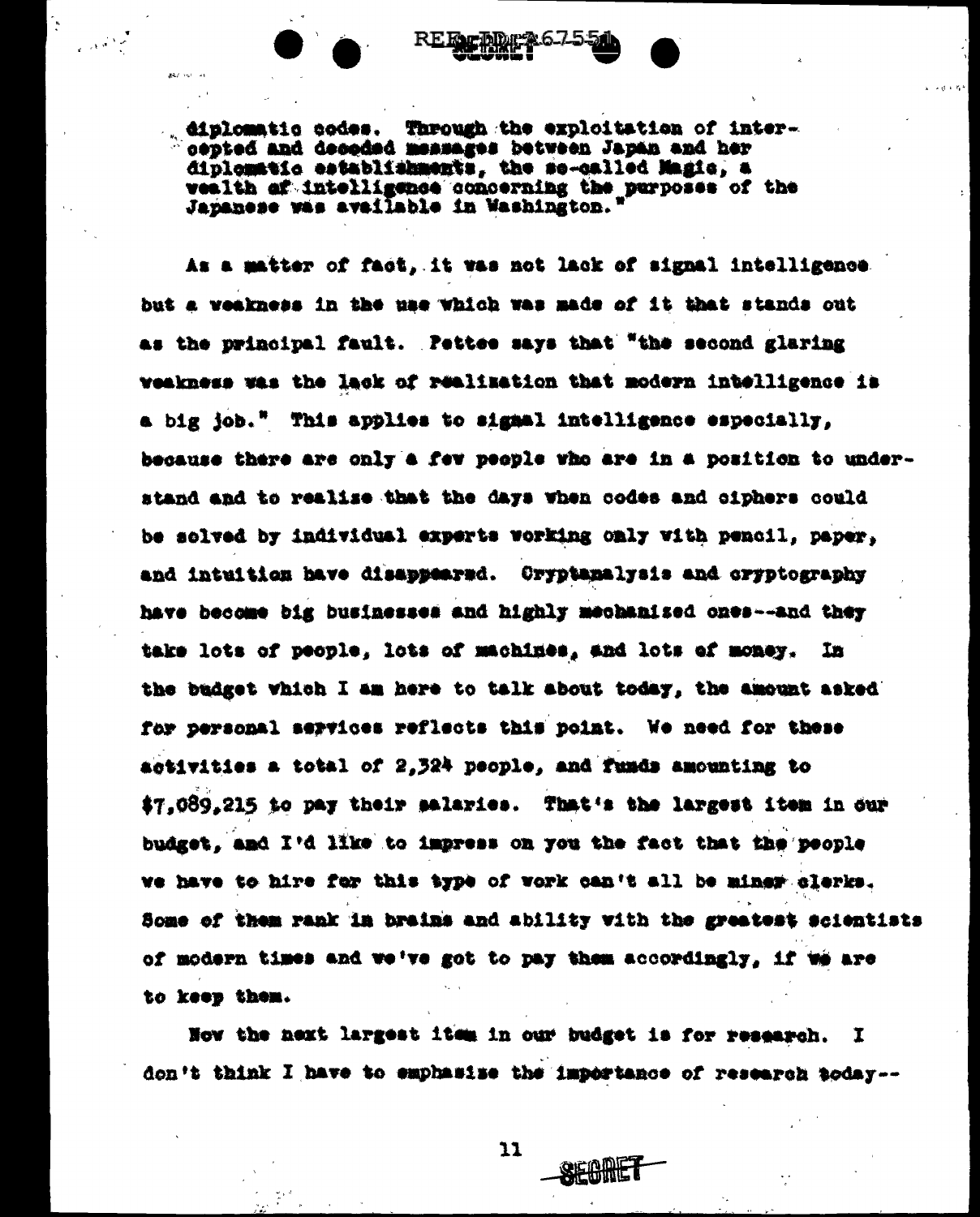

everybedy realises it and I'll numerates what with the simple statement that the cryptographic and cryptanalytic fields present special problems in this connection. That's because they really don't have their counterearts in civil affairs, and as a result ordinary commercial or industrial organizations don't go in for them. Moreover, such concerns as are best equipped to conduct research are most reluctant to accept contracts from us unless the end product will have commercial applicability -which very few of our things really have. As a consequence, the military can't get the direct benefit of basic commercial research in these fields, and if there is going to be any research in them. we've got to do most of it ourselves. Only occasionally are there special research problems that can be farmed out by contract, and when we find them, we do so. Our cryptographic and aryptanalytic experts feel that while the progress made in the past half dozen or so years has been very significant, in reality they are currently operating only in the opening phases of what they foresee as revolutionary changes and developments in these fields. And please remember that the amount of money desired. \$1,276,700, is to cover research and development not only of signal intelligence mechanisms but also of security equipment. In fact, the larger share is to be devoted to the latter, for we must provide our armed forces with cipher machines better than those of any other army in the world. As to the share to be devoted to research in signal intelligence, we realize that while funds spent on research cannot produce intelligence, only by continuous research can we assure technical continuity in

ID:A67551

SASTNAUOODEDING

**REF** 

12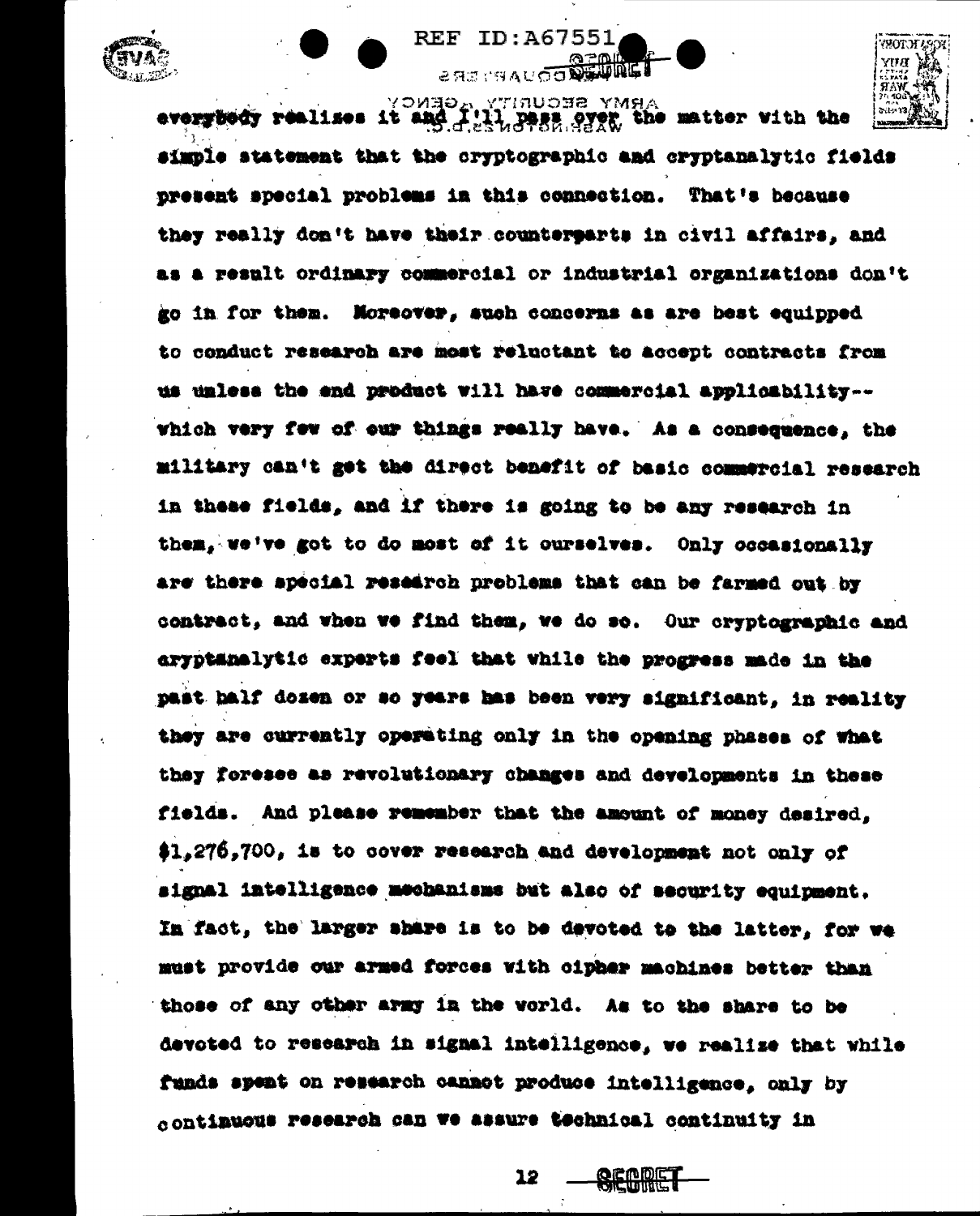mechanical equipment for solution purposes, to assist the many people who actually produce the intelligence. Without such mechanical aids they would be powerless today.

**REF ID: A6755** 

As for the other items in the budget. I want to mention briefly only two: Project 120, for \$312,910, is to cover the production of communication security equipment for combat organiisations. A large share of that is for the conversion of one of our cipher machines for peace-time distribution so as to reduce the hasards of compromising the real machine reserved for vartime use. Project 221 includes  $6817,275$  for equipment and this is to cover our special needs in the way of machinery for intercepting radio messages. I must tell you that radio transmission mechanisms have entered a new era, too, for the days of handsent, dot and dash messages are over. Various forms of extremely rapid and complicated non-Morse transmissions, with or without scrambling or encipherment, are coming to be used more and more; if we are to study such transmissions, we've got to be able to copy them. Also, we must be able to locate such transmitters by direction finding techniques, for in war-time this is highly necessary. Combined success in interception and direction finding demands that we provide ourselves with new equipment to meet new methods.

In closing, I want once again to impress upon you the fact that signal intelligence and communication security constitute some of our best weapons and that to use them successfully we must keep them up-to-date and sharp. Finally, I want to say

 $\frac{1}{2}$  ,  $\frac{1}{2}$ 

WASERGTON 25 T.C. **VERA ERCSSILA . ISMCA** 

PEVECIJVALPBREGIDE